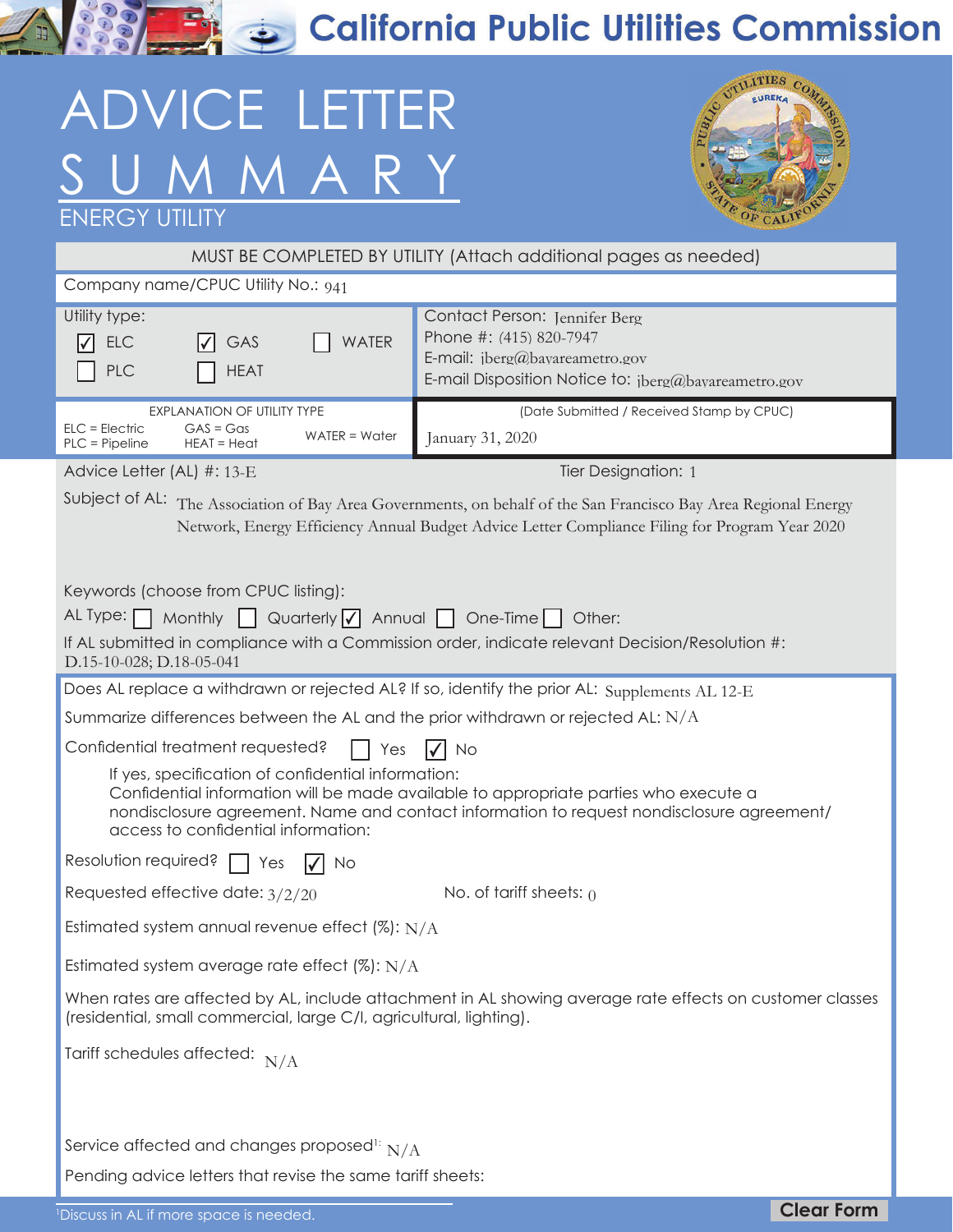**Protests and all other correspondence regarding this AL are due no later than 20 days after the date of this submittal, unless otherwise authorized by the Commission, and shall be sent to:**

÷

| CPUC, Energy Division<br>Attention: Tariff Unit<br>505 Van Ness Avenue<br>San Francisco, CA 94102<br>Email: EDTariffUnit@cpuc.ca.gov | Name: Jennifer Berg<br>Title: Assistant Director - Energy Programs Manager<br>Utility Name:<br>Address: 375 Beale Street, 7th Floor<br>City: San Francisco<br>State: California<br>Telephone (xxx) xxx-xxxx: (415) 820-7947<br>Facsimile (xxx) xxx-xxxx:<br>Email: jberg@bayareametro.gov |                   |
|--------------------------------------------------------------------------------------------------------------------------------------|-------------------------------------------------------------------------------------------------------------------------------------------------------------------------------------------------------------------------------------------------------------------------------------------|-------------------|
|                                                                                                                                      | Name:<br>Title:<br><b>Utility Name:</b><br>Address:<br>City:<br>Telephone (xxx) xxx-xxxx:<br>Facsimile (xxx) xxx-xxxx:<br>Email:                                                                                                                                                          | State: California |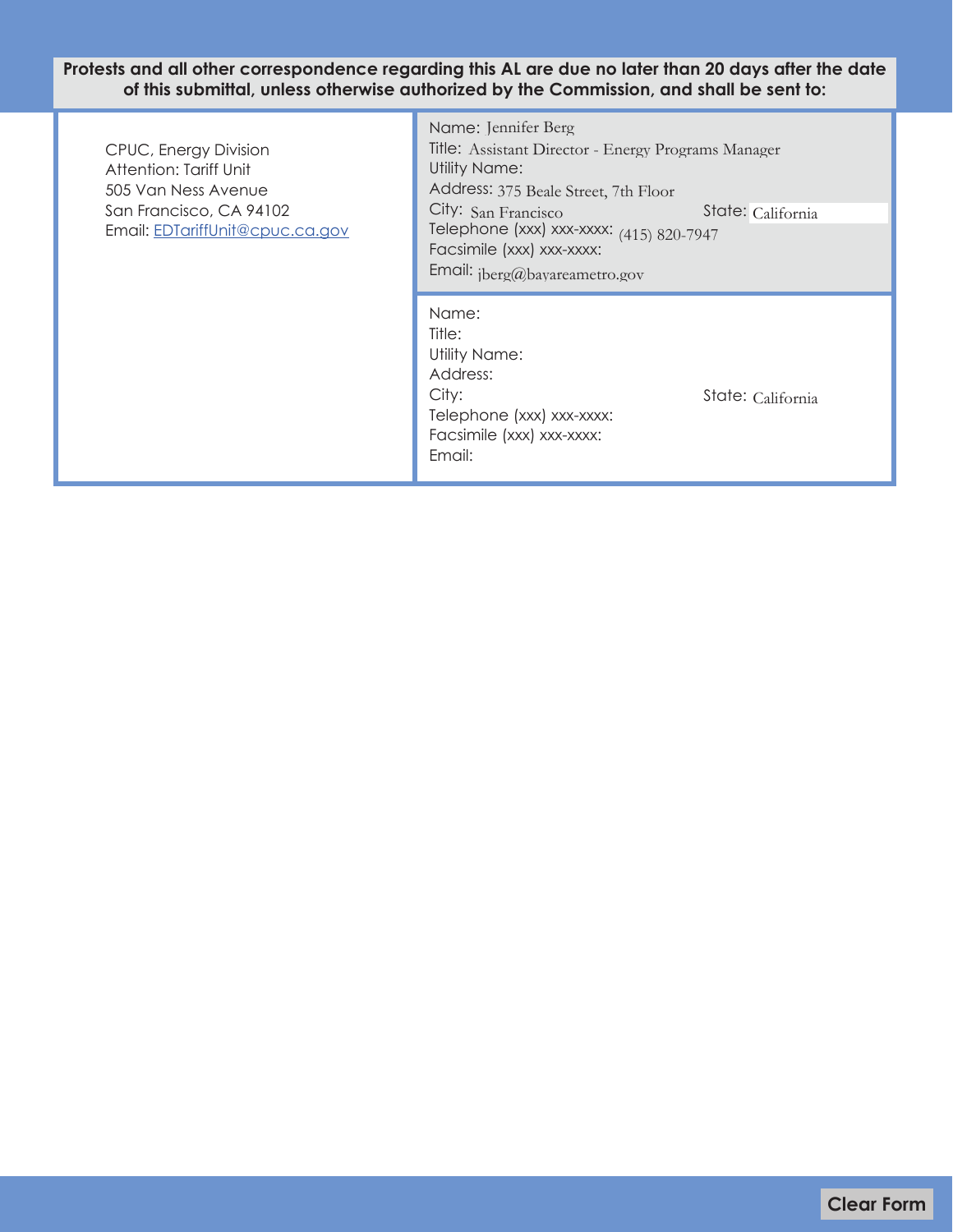## **ENERGY Advice Letter Keywords**

| Affiliate                        | Direct Access                          | Preliminary Statement          |
|----------------------------------|----------------------------------------|--------------------------------|
| Agreements                       | Disconnect Service                     | Procurement                    |
| Agriculture                      | ECAC / Energy Cost Adjustment          | Qualifying Facility            |
| <b>Avoided Cost</b>              | EOR / Enhanced Oil Recovery            | Rebates                        |
| <b>Balancing Account</b>         | <b>Energy Charge</b>                   | Refunds                        |
| Baseline                         | <b>Energy Efficiency</b>               | Reliability                    |
| Bilingual                        | <b>Establish Service</b>               | Re-MAT/Bio-MAT                 |
| Billings                         | <b>Expand Service Area</b>             | Revenue Allocation             |
| Bioenergy                        | Forms                                  | Rule 21                        |
| <b>Brokerage Fees</b>            | Franchise Fee / User Tax               | Rules                          |
| CARE                             | G.O. 131-D                             | Section 851                    |
| <b>CPUC</b> Reimbursement Fee    | GRC / General Rate Case                | Self Generation                |
| Capacity                         | Hazardous Waste                        | Service Area Map               |
| Cogeneration                     | <b>Increase Rates</b>                  | Service Outage                 |
| Compliance                       | Interruptible Service                  | Solar                          |
| Conditions of Service            | Interutility Transportation            | <b>Standby Service</b>         |
| Connection                       | LIEE / Low-Income Energy Efficiency    | Storage                        |
| Conservation                     | LIRA / Low-Income Ratepayer Assistance | <b>Street Lights</b>           |
| Consolidate Tariffs              | Late Payment Charge                    | Surcharges                     |
| Contracts                        | Line Extensions                        | Tariffs                        |
| Core                             | Memorandum Account                     | Taxes                          |
| Credit                           | Metered Energy Efficiency              | Text Changes                   |
| Curtailable Service              | Metering                               | Transformer                    |
| Customer Charge                  | Mobile Home Parks                      | <b>Transition Cost</b>         |
| <b>Customer Owned Generation</b> | Name Change                            | Transmission Lines             |
| <b>Decrease Rates</b>            | Non-Core                               | Transportation Electrification |
| Demand Charge                    | Non-firm Service Contracts             | <b>Transportation Rates</b>    |
| Demand Side Fund                 | Nuclear                                | Undergrounding                 |
| Demand Side Management           | Oil Pipelines                          | Voltage Discount               |
| Demand Side Response             | PBR / Performance Based Ratemaking     | Wind Power                     |
| Deposits                         | Portfolio                              | Withdrawal of Service          |
| Depreciation                     | Power Lines                            |                                |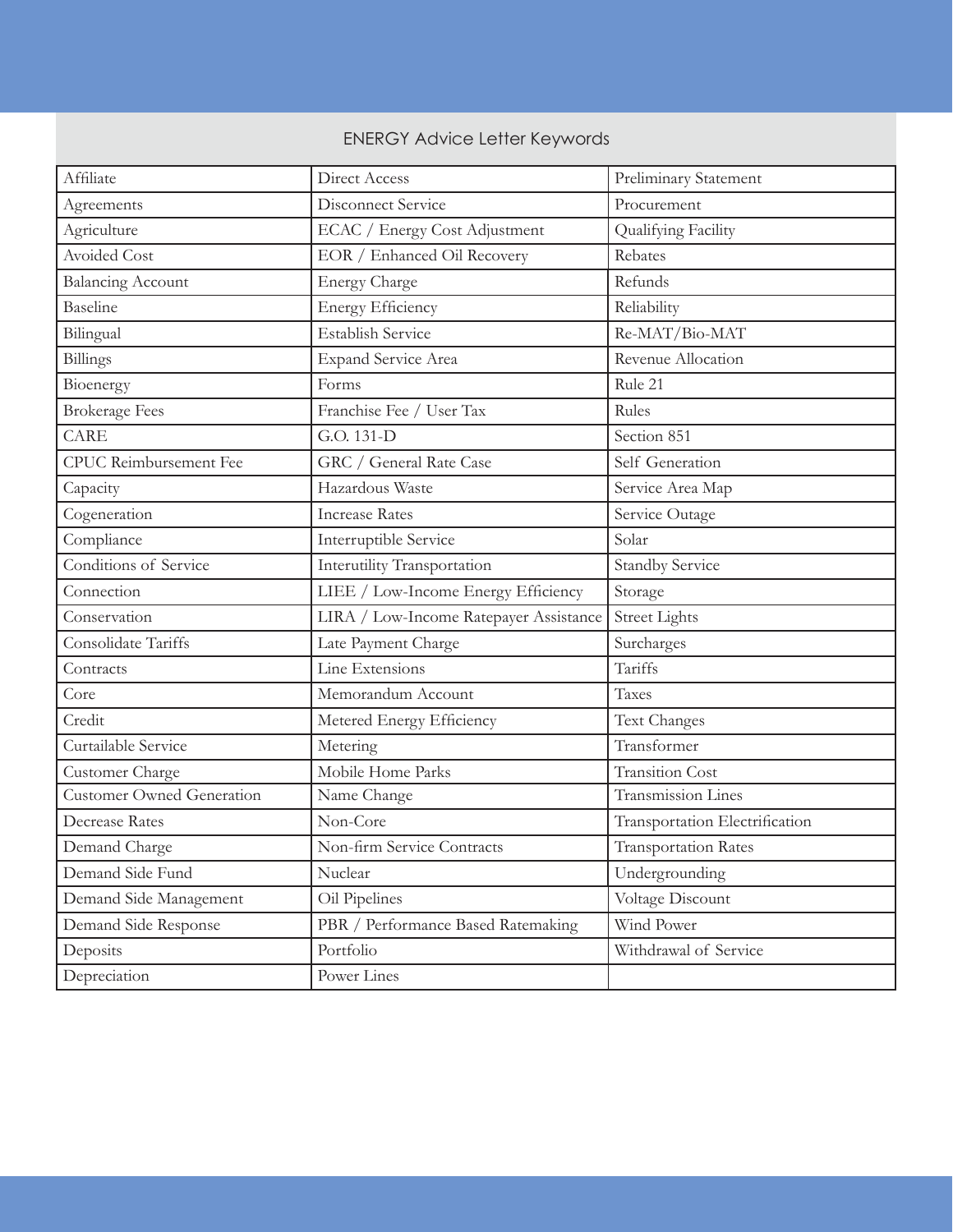

January 31, 2019

CPUC, Energy Division 505 Van Ness Avenue San Francisco, CA 94102 Attn: Tariff Files, Room 4005

l

Re: The Association of Bay Area Governments, on behalf of the San Francisco Bay Area Regional Energy Network, Energy Efficiency Annual Budget Advice Letter Compliance Filing for Program Year 2020

On September 3, 2019, the Association of Bay Area Governments (ABAG), on behalf of the San Francisco Bay Area Regional Energy Network (BayREN), timely filed the BayREN 2020 Annual Energy Efficiency Program and Portfolio Budget Request (Advice Letter 12-E). Thereafter on September 23, 2019, The Public Advocates Office (Cal Advocates) filed a Protest to all Program Administrators' Annual Budget Requests. BayREN responded to Cal Advocates' Protest. On December 19, 2019 BayREN's Advice Letter was conditionally approved. As directed by the Energy Division, BayREN submits herein this compliance filing (Advice Letter 13-E) to address Cal Advocates' argument in the Protest that BayREN offers rebates in excess of measure costs, which is prohibited by CPUC policy.<sup>1</sup> Specifically, Cal Advocates "highlights five measures in BayREN's Single Family program and argues that BayREN's Single Family residential program forecast is flawed because it relies on five rebates that exceed BayREN's forecast of the measure costs."<sup>2</sup>

BayREN has never purposefully paid a participant an incentive that was greater than the measure cost(s). However, according to Commission guidance, some measures (i.e. Early Retirement (ER) measures (now Accelerated Replacement (AR)) use the Gross Measure Cost for the MeasCost1stBaseline, while other measures (i.e. Normal Replacement (NR) and Add-On Equipment (AOE)) use the Incremental Measure Cost. The Incremental Measure Cost does not include the time and material cost for installation, and as a result does not reflect the true cost of the measure to the customer. This results in certain forecasted claims where the incremental measure cost appears lower than the incentive amount, but in fact is not.

BayREN will address the issue raised by Cal Advocates by ensuring:

<sup>1</sup> *The Public Advocates Office Protest of Energy Efficiency Annual Budget Advice Letters for Program Year 2020* (September 23, 2019) (herein "the Protest"), at page 45.

<sup>2</sup> *Disposition Letter Approving San Francisco Bay Area Regional Energy Network's (BayREN) Annual Budget Advice letter (ABAL) 12-E*, at page 5; citing the Protest at page 46.